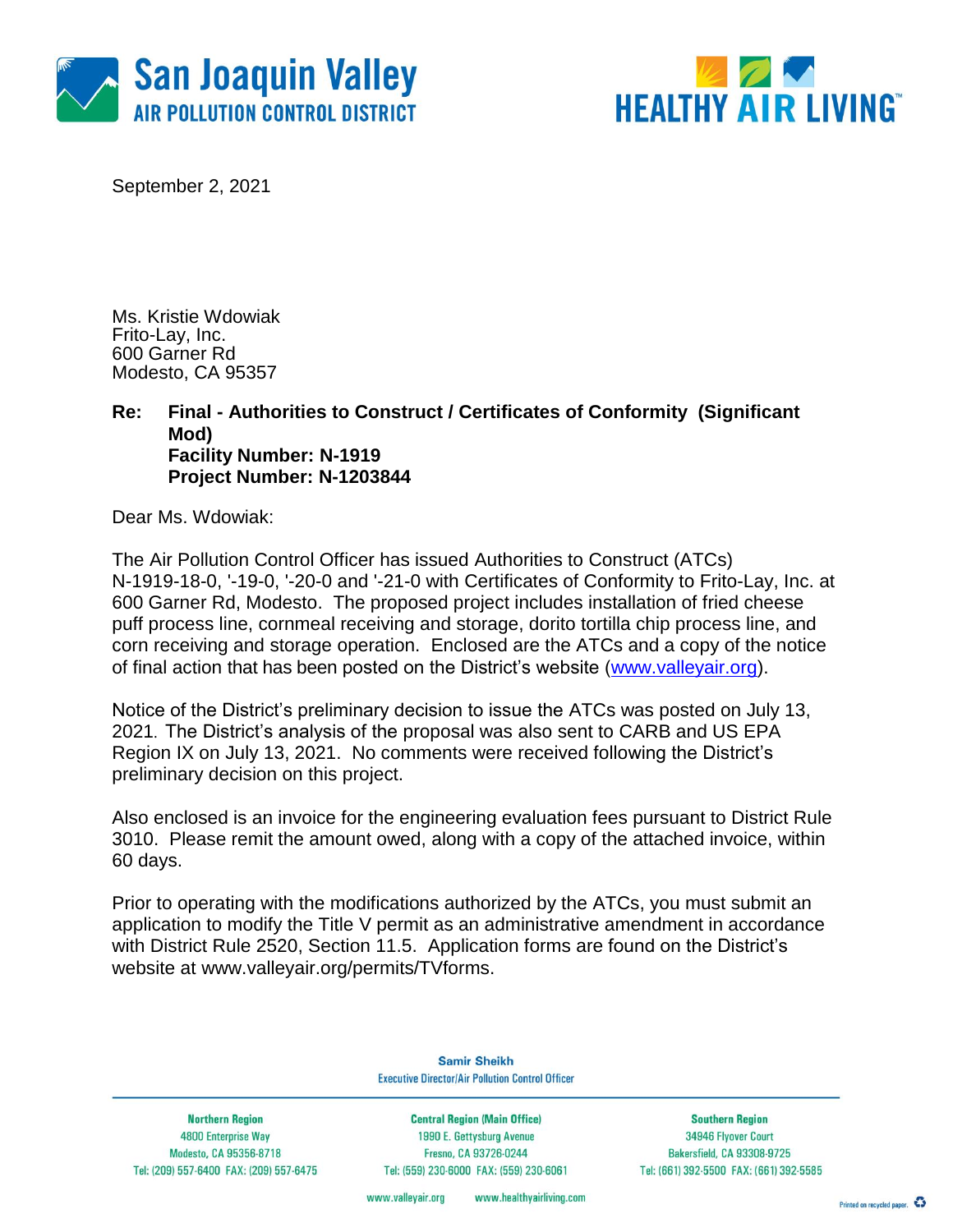Ms. Kristie Wdowiak Page 2

Thank you for your cooperation in this matter. If you have any questions, please contact Mr. Nick Peirce, Permit Services Manager, at (209) 557-6400.

Sincerely,

Ϙ

Brian Clements Director of Permit Services

**Enclosures** 

cc: Courtney Graham, CARB (w/enclosure) via email

cc: Laura Yannayon, EPA (w/enclosure) via EPS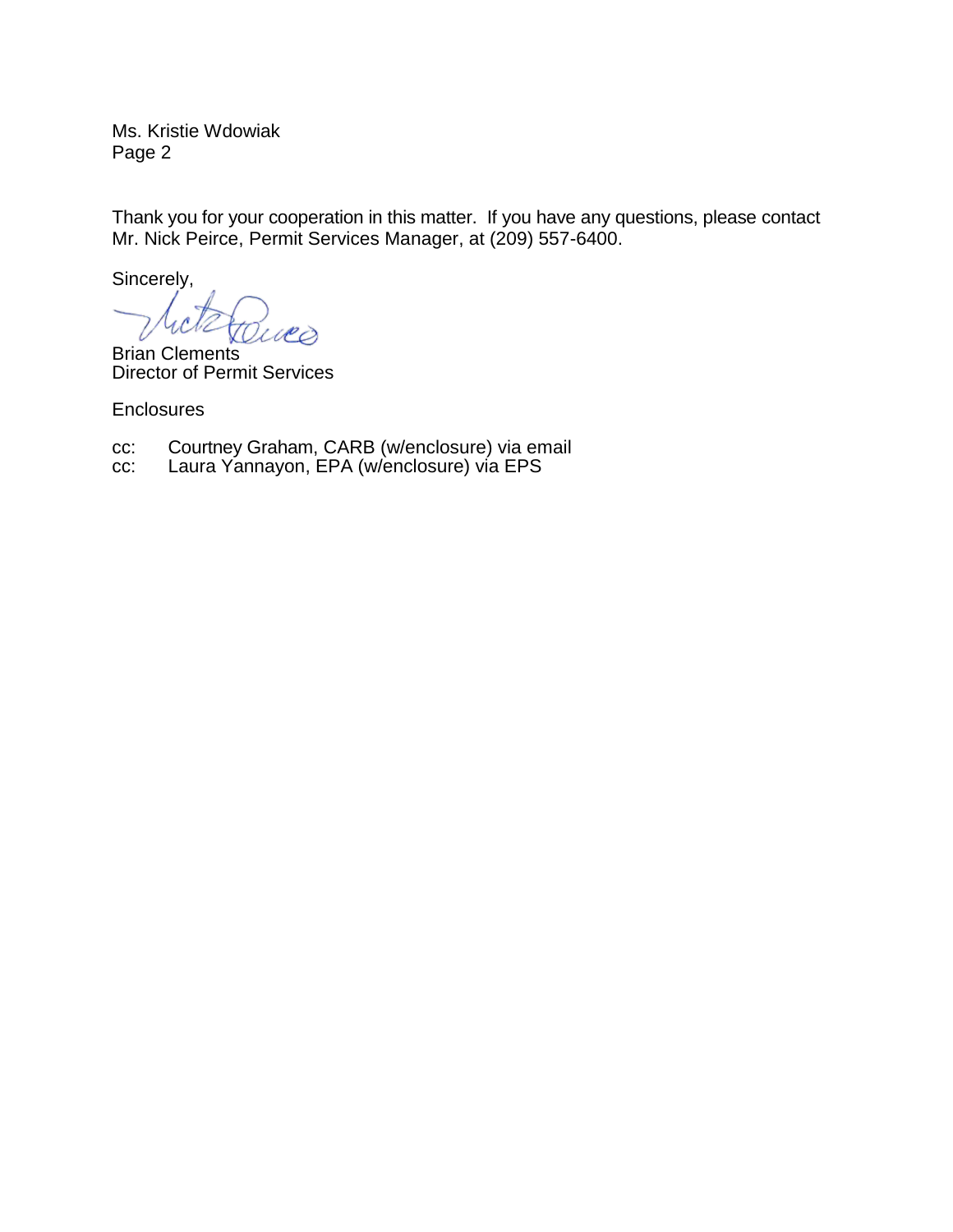



Facility # N-1919 FRITO-LAY INC 600 GARNER RD MODESTO, CA 95357-0514

# **AUTHORITY TO CONSTRUCT (ATC)**

## *QUICK START GUIDE*

- 1. **Pay Invoice**: Please pay enclosed invoice before due date.
- 2. **Modify Your Title V Permit.** Prior to operating the equipment authorized under this ATC, submit an application to modify your Title V permit. See application forms at [http://www.valleyair.org/permits/TVforms.](http://www.valleyair.org/permits/TVforms)
- 3. **Fully Understand ATC**: Make sure you understand ALL conditions in the ATC prior to construction, modification and/or operation.
- 4. **Follow ATC**: You must construct, modify and/or operate your equipment as specified on the ATC. Any unspecified changes may require a new ATC.
- 5. **Notify District**: You must notify the District's Compliance Department, at the telephone numbers below, upon start-up and/or operation under the ATC. Please record the date construction or modification commenced and the date the equipment began operation under the ATC. You may NOT operate your equipment until you have notified the District's Compliance Department. A startup inspection may be required prior to receiving your Permit to Operate.
- 6. **Source Test**:Schedule and perform any required source testing. See [http://www.valleyair.org/busind/comply/source\\_testing.htm](http://www.valleyair.org/busind/comply/source_testing.htm) for source testing resources.
- 7. **Maintain Records**:Maintain all records required by ATC. Records are reviewed during every inspection (or upon request) and must be retained for at least 5 years. Sample record keeping forms can be found at http://www.valleyair.org/busind/comply/compliance\_forms.htm.

By operating in compliance, you are doing your part to improve air quality for all Valley residents.

## **For assistance, please contact District Compliance staff at any of the telephone numbers listed below.**

Samir Sheikh Executive Director/Air Pollution Control Officer

**Northern Region** 4800 Enterprise Way Modesto, CA 95356-8718 Tel: (209) 557-6400 FAX: (209) 557-6475

Central Region (Main Office) 1990 E. Gettysburg Avenue Fresna, CA 93726-0244 Tel: (559) 230-6000 FAX: (559) 230-6061

**Southern Region** 34946 Flyover Court Bakersfield, CA 93308-9725 Tel: (661) 392-5500 FAX: (661) 392-5585

www.bealthyairliving.com www.valleyair.org

Preced on recycled paper. 43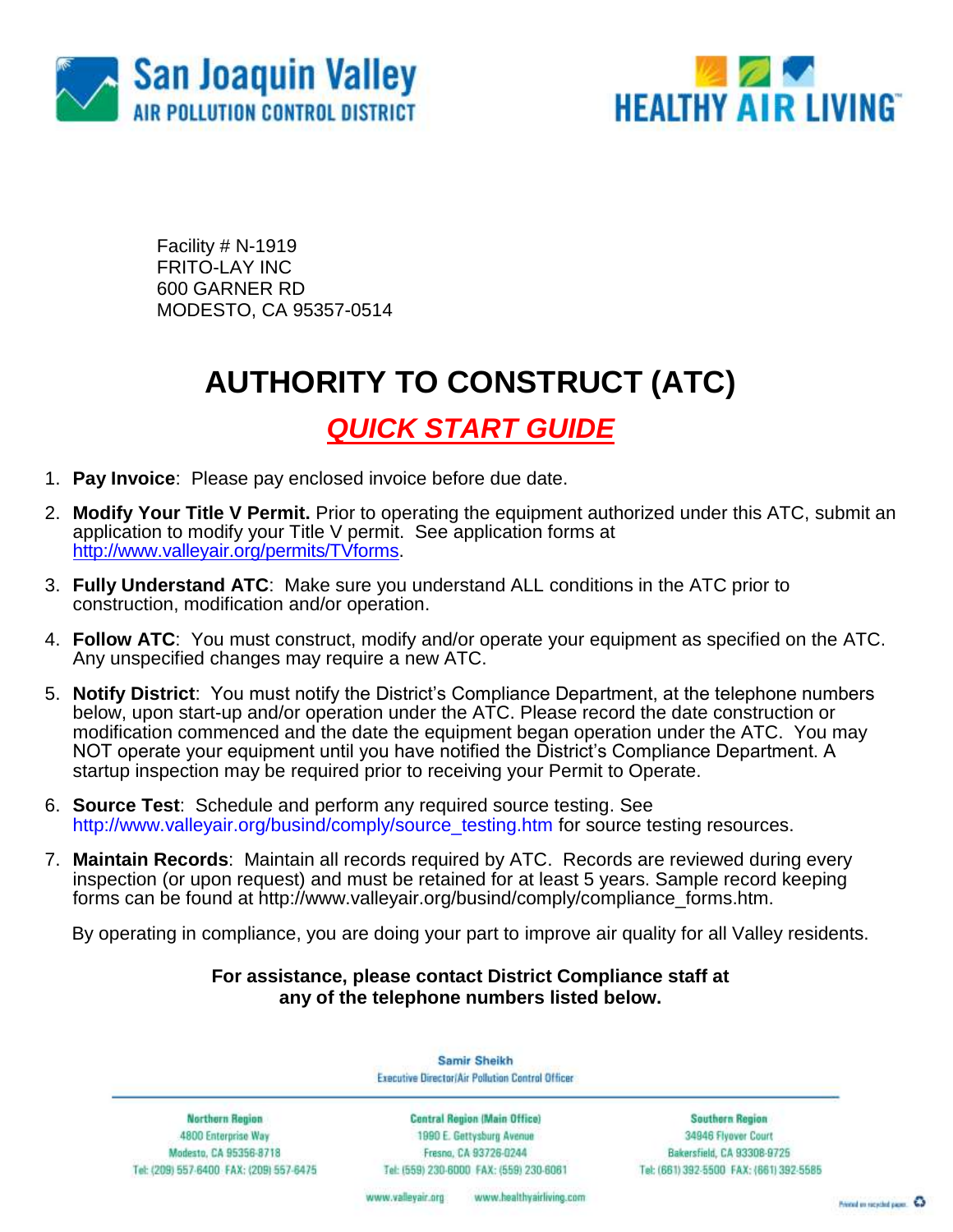



**PERMIT NO:** N-1919-18-0 **ISSUANCE DATE:** 09/02/2021

| <b>LEGAL OWNER OR OPERATOR: FRITO-LAY INC</b> |
|-----------------------------------------------|
| 600 GARNER RD                                 |
| MODESTO, CA 95357-0514                        |
|                                               |

**LOCATION:** 600 GARNER RD MODESTO, CA 95357-0514

### **EQUIPMENT DESCRIPTION:**

FRIED CHEESE PUFF PROCESS LINE CONSISTS OF TWO SHICK MODEL EZ900G (OR EQUIVALENT MAKE AND MODEL) CORNMEAL SIFTERS SERVED BY BAG FILTERS, ONE SHICK MODEL 8-1250 (OR EQUIVALENT MAKE AND MODEL) CORNMEAL TRANSFER SERVED BY BHA GROUP INC STS 26 (OR EQUIVALENT MAKE AND MODEL) FILTER SYSTEM, A BLENDING SYSTEM, EIGHT R&D MACHINE SUPER HIGH CAPACITY (OR EQUIVALENT MAKE AND MODEL) EXTRUDERS SERVED BY TWO ROTOCLONES, A HEAT & CONTROL MODEL CC-1.5 (OR EQUIVALENT MAKE AND MODEL) VEGETABLE OIL FRYER (STEAM HEATED) EQUIPPED WITH AN OIL MIST ELIMINATOR SYSTEM, A HEAT & CONTROL (OR EQUIVALENT MAKE AND MODEL) AMBIENT AIR COOLER SERVED BY HIGH VELOCITY FILTRATION SYSTEM AND A SEASONING SYSTEM VENTED TO A TRI-MER 10-H (OR EQUIVALENT MAKE AND MODEL) ORIFICE WATER SCRUBBER

## **CONDITIONS**

- 1. This Authority to Construct serves as a written certificate of conformity with the procedural requirements of 40 CFR 70.7 and 70.8 and with the compliance requirements of 40 CFR 70.6(c). [District Rule 2201] Federally Enforceable Through Title V Permit
- 2. Prior to operating with modifications authorized by this Authority to Construct, the facility shall submit an application to modify the Title V permit with an administrative amendment in accordance with District Rule 2520 Section 5.3.4. [District Rule 2520, 5.3.4] Federally Enforceable Through Title V Permit
- 3. No air contaminant shall be released into the atmosphere which causes a public nuisance. [District Rule 4102]
- 4. Particulate matter emissions from each operation under this permit shall not exceed 0.1 grains/dscf in concentration. [District Rule 4201] Federally Enforceable Through Title V Permit

#### CONDITIONS CONTINUE ON NEXT PAGE

**YOU MUST NOTIFY THE DISTRICT COMPLIANCE DIVISION AT (209) 557-6400 WHEN CONSTRUCTION IS COMPLETED AND PRIOR TO OPERATING THE EQUIPMENT OR MODIFICATIONS AUTHORIZED BY THIS AUTHORITY TO CONSTRUCT.** This is NOT a PERMIT TO OPERATE. Approval or denial of a PERMIT TO OPERATE will be made after an inspection to verify that the equipment has been constructed in accordance with the approved plans, specifications and conditions of this Authority to Construct, and to determine if the equipment can be operated in compliance with all Rules and Regulations of the San Joaquin Valley Unified Air Pollution Control District. Unless construction has commenced pursuant to Rule 2050, this Authority to Construct shall expire and application shall be cancelled two years from the date of issuance. The applicant is responsible for complying with all laws, ordinances and regulations of all other governmental agencies which may pertain to the above equipment.

Samir Sheikh, Executive Director / APCO

 $\frac{1}{2}$ 

Brian Clements, Director of Permit Services N-1919-18-0 : Sep 2 2021 8:21AM -- KAHLONJ : Joint Inspection NOT Required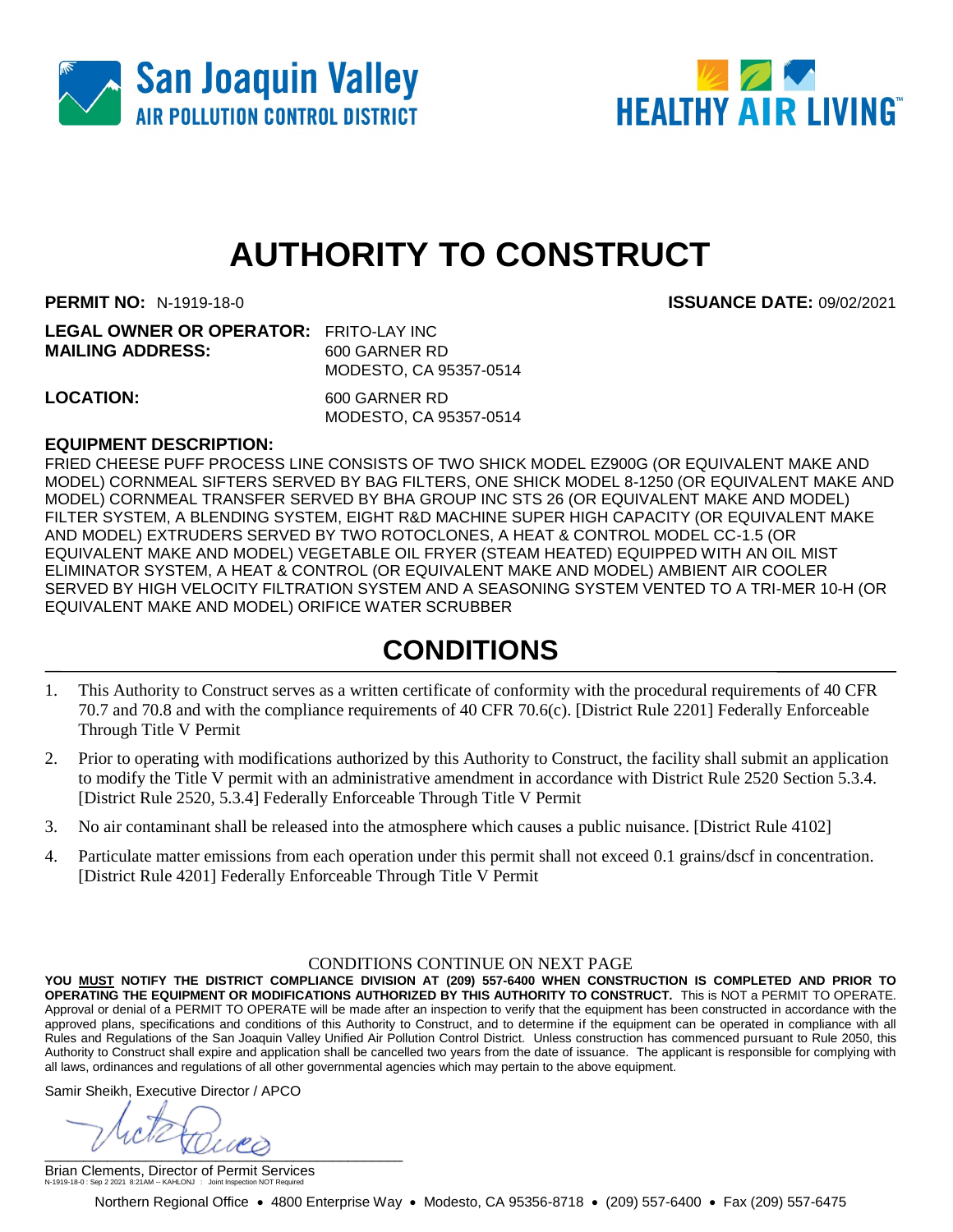Conditions for N-1919-18-0 (continued) Page 2 of 3

- 5. No air contaminant shall be discharged into the atmosphere for a period or periods aggregating more than three minutes in any one hour which is as dark as, or darker than, Ringelmann 1 or 20% opacity. [District Rule 4101] Federally Enforceable Through Title V Permit
- 6. Visible emissions from each dust collection system serving the cornmeal sifters, corn meal transfer operation, and ambient air cooler shall not equal or exceed 5% opacity for a period or periods aggregating more than three minutes in any one hour. [District Rule 2201] Federally Enforceable Through Title V Permit
- 7. PM10 emissions from the corn meal sifting operation shall not exceed 0.0027 pounds during any one day. [District Rule 2201] Federally Enforceable Through Title V Permit
- 8. PM10 emissions from the corn meal transfer operation shall not exceed 0.1 pounds during any one day. [District Rule 2201] Federally Enforceable Through Title V Permit
- 9. Total PM10 emissions from all eight extruders vented through two rotoclones shall not exceed 1.3 pounds during any one day. [District Rule 2201] Federally Enforceable Through Title V Permit
- 10. PM10 emissions from the vegetable oil fryer shall not exceed 0.7 pounds during any one day. [District Rule 2201] Federally Enforceable Through Title V Permit
- 11. VOC emissions from the vegetable oil fryer shall not exceed 5.5 pounds during any one day. [District Rule 2201] Federally Enforceable Through Title V Permit
- 12. PM10 emissions from the ambient air cooler exhaust shall not exceed 7.6 pounds during any one day. [District Rule 2201] Federally Enforceable Through Title V Permit
- 13. PM10 emissions from the seasoning system scrubber exhaust shall not exceed 0.4 pounds during any one day. [District Rule 2201] Federally Enforceable Through Title V Permit
- 14. The seasoning system scrubber water circulation rate (gallons per minute) range shall be established per manufacturer's recommendation at time of startup inspection. This information shall be administratively incorporated in the Permit to Operate. [District Rule 2201] Federally Enforceable Through Title V Permit
- 15. The seasoning system scrubber water circulation rate (gallons per minute) shall be monitored and recorded each day the seasoning system operates. [District Rule 2201] Federally Enforceable Through Title V Permit
- 16. The owner or operator shall maintain records sufficient to demonstrate compliance with each emission limit and permit requirement. These records shall contain each calculated emission quantity as well as each process variable used in the respective calculations. [District Rule 2201] Federally Enforceable Through Title V Permit
- 17. Visible emissions from each dust collection system shall be inspected annually during operation. If visible emissions are observed, corrective action shall be taken to eliminate visible emissions. If visible emissions cannot be corrected within 24 hours, a visible emissions test using EPA Method 9 shall be conducted. [District Rule 2201] Federally Enforceable Through Title V Permit
- 18. Bags or filters associated with each dust collection system shall be thoroughly inspected annually for tears, scuffs, abrasions, holes, or any evidence of particulate matter leaks and shall be replaced as needed. [District Rule 2201] Federally Enforceable Through Title V Permit
- 19. Records of equipment & associated control device(s) maintenance, inspections, and repair shall be maintained. The records shall include the identification of the equipment, date of inspection, corrective action taken, and identification of the individual performing the inspection. [District Rule 2201] Federally Enforceable Through Title V Permit
- 20. All records shall be maintained and retained on-site for a period of at least 5 years and shall be made available for District inspection upon request. [District Rule 1070] Federally Enforceable Through Title V Permit
- 21. The permittee shall obtain written District approval for the use of any equivalent equipment not specifically approved by this Authority to Construct. [District Rule 2201]
- 22. The permittee's request for approval of equivalent equipment shall include the make, model, manufacturer's maximum rating, manufacturer's guaranteed emission rates, equipment drawing(s), and operational characteristics/parameters. [District Rule 2010] Federally Enforceable Through Title V Permit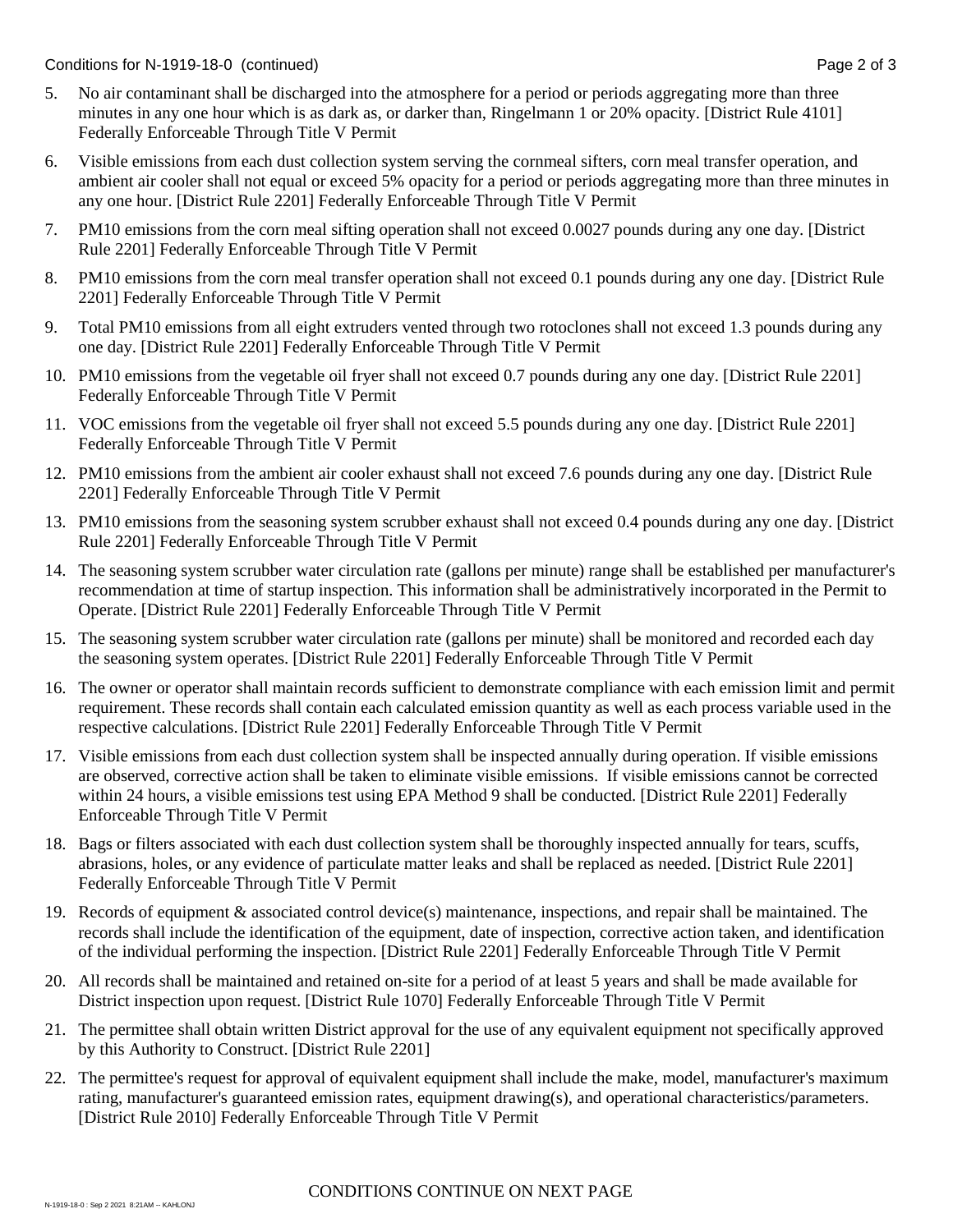Conditions for N-1919-18-0 (continued) Page 3 of 3

- 23. Alternate equipment shall be of the same class and category of source as the equipment authorized by the Authority to Construct. [District Rule 2201] Federally Enforceable Through Title V Permit
- 24. No emission factor and no emission shall be greater for the alternate equipment than for the proposed equipment. No changes in the hours of operation, operating rate, throughput, or increase in firing rate may be authorized for any alternate equipment. [District Rule 2201] Federally Enforceable Through Title V Permit
- 25. Prior to operating equipment under Authority to Construct permits N-1919-18-0, '-19-0, '-20 and '-21, permittee shall surrender PM10 emission reduction credits for the following quantity of emissions: 1st quarter - 3,199 lb, 2nd quarter - 3,200 lb, 3rd quarter - 3,200 lb, and fourth quarter - 3,200 lb. These amounts include the applicable offset ratio specified in Rule 2201 Section 4.8 (as amended  $8/15/19$ ) for the ERCs specified below, including mandatory withdrawal of ERC certificate N-890-4. [District Rule 2201] Federally Enforceable Through Title V Permit
- 26. ERC Certificate Number C-1068-4, C-1069-4, C-1136-4, N-888-4, N-890-4, S-3437-4 or S-3418-4 (or a certificate split from these certificates) shall be used to supply the required offsets, unless a revised offsetting proposal is received and approved by the District, upon which this Authority to Construct permits shall be reissued, administratively specifying the new offsetting proposal. Original public noticing requirements, if any, shall be duplicated prior to reissuance of these Authority to Construct permits. [District Rule 2201] Federally Enforceable Through Title V Permit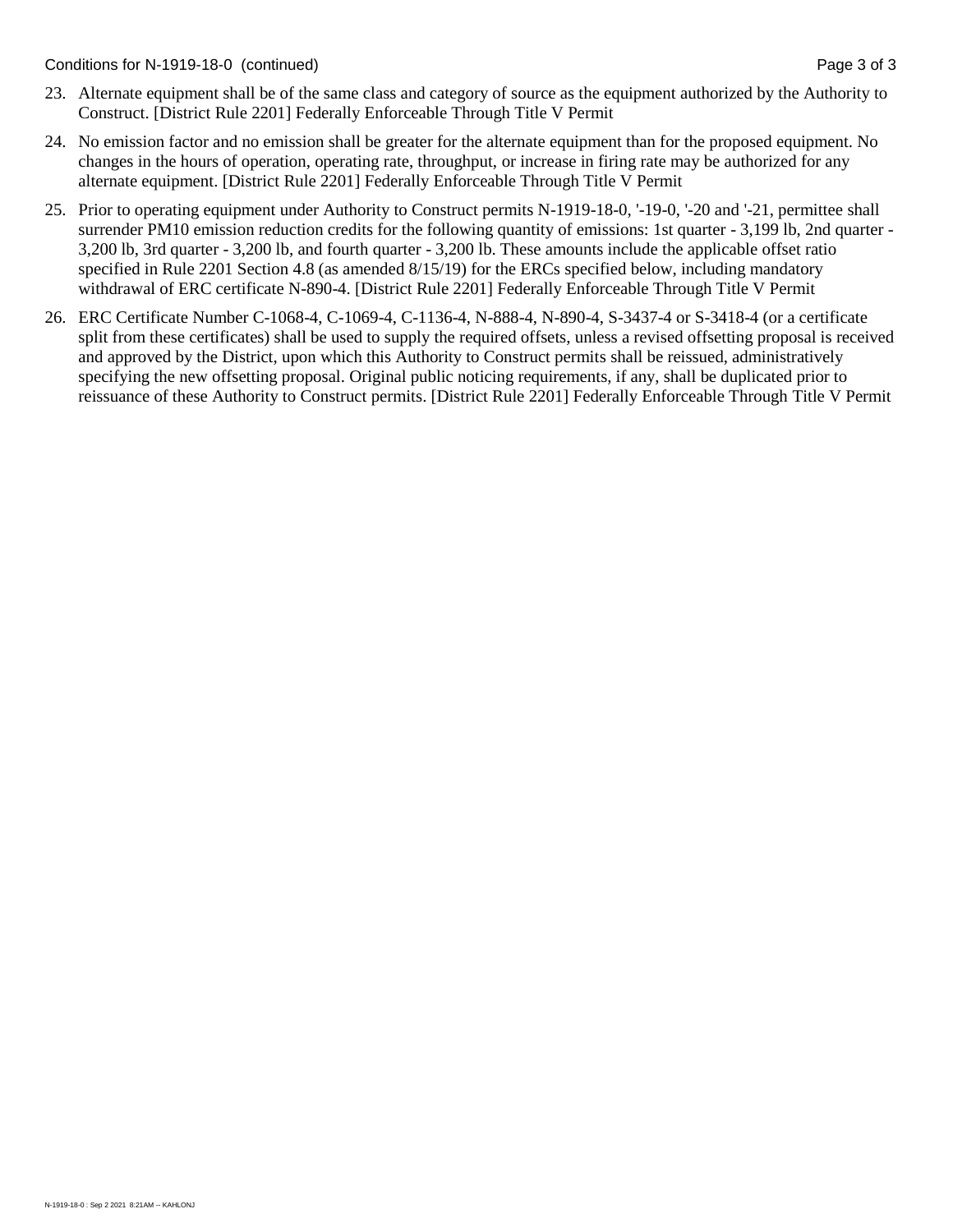



**PERMIT NO:** N-1919-19-0 **ISSUANCE DATE:** 09/02/2021

**LEGAL OWNER OR OPERATOR:** FRITO-LAY INC **MAILING ADDRESS:** 600 GARNER RD MODESTO, CA 95357-0514

**LOCATION:** 600 GARNER RD MODESTO, CA 95357-0514

### **EQUIPMENT DESCRIPTION:**

CORN MEAL RECEIVING AND STORAGE EQUIPMENT CONSISTING OF TWO CORN MEAL SILOS EQUIPPED WITH BIN VENT FILTERS AND ONE SCHICK MODEL 8-1250 (OR EQUIVALENT MAKE AND MODEL) CORN MEAL UNLOAD FILTER/RECEIVER

## **CONDITIONS**

- 1. This Authority to Construct serves as a written certificate of conformity with the procedural requirements of 40 CFR 70.7 and 70.8 and with the compliance requirements of 40 CFR 70.6(c). [District Rule 2201] Federally Enforceable Through Title V Permit
- 2. Prior to operating with modifications authorized by this Authority to Construct, the facility shall submit an application to modify the Title V permit with an administrative amendment in accordance with District Rule 2520 Section 5.3.4. [District Rule 2520, 5.3.4] Federally Enforceable Through Title V Permit
- 3. No air contaminant shall be released into the atmosphere which causes a public nuisance. [District Rule 4102]
- 4. Particulate matter emissions from each operation under this permit shall not exceed 0.1 grains/dscf in concentration. [District Rule 4201] Federally Enforceable Through Title V Permit
- 5. No air contaminant shall be discharged into the atmosphere for a period or periods aggregating more than three minutes in any one hour which is as dark as, or darker than, Ringelmann 1 or 20% opacity. [District Rule 4101] Federally Enforceable Through Title V Permit
- 6. Visible emissions from each dust collection system serving the cornmeal unload receiver and cornmeal silos shall not equal or exceed 5% opacity for a period or periods aggregating more than three minutes in any one hour. [District Rule 2201] Federally Enforceable Through Title V Permit

#### CONDITIONS CONTINUE ON NEXT PAGE

**YOU MUST NOTIFY THE DISTRICT COMPLIANCE DIVISION AT (209) 557-6400 WHEN CONSTRUCTION IS COMPLETED AND PRIOR TO OPERATING THE EQUIPMENT OR MODIFICATIONS AUTHORIZED BY THIS AUTHORITY TO CONSTRUCT.** This is NOT a PERMIT TO OPERATE. Approval or denial of a PERMIT TO OPERATE will be made after an inspection to verify that the equipment has been constructed in accordance with the approved plans, specifications and conditions of this Authority to Construct, and to determine if the equipment can be operated in compliance with all Rules and Regulations of the San Joaquin Valley Unified Air Pollution Control District. Unless construction has commenced pursuant to Rule 2050, this Authority to Construct shall expire and application shall be cancelled two years from the date of issuance. The applicant is responsible for complying with all laws, ordinances and regulations of all other governmental agencies which may pertain to the above equipment.

Samir Sheikh, Executive Director / APCO

 $\sim$   $\sim$   $\sim$   $\sim$ 

Brian Clements, Director of Permit Services N-1919-19-0 : Sep 2 2021 8:21AM -- KAHLONJ : Joint Inspection NOT Required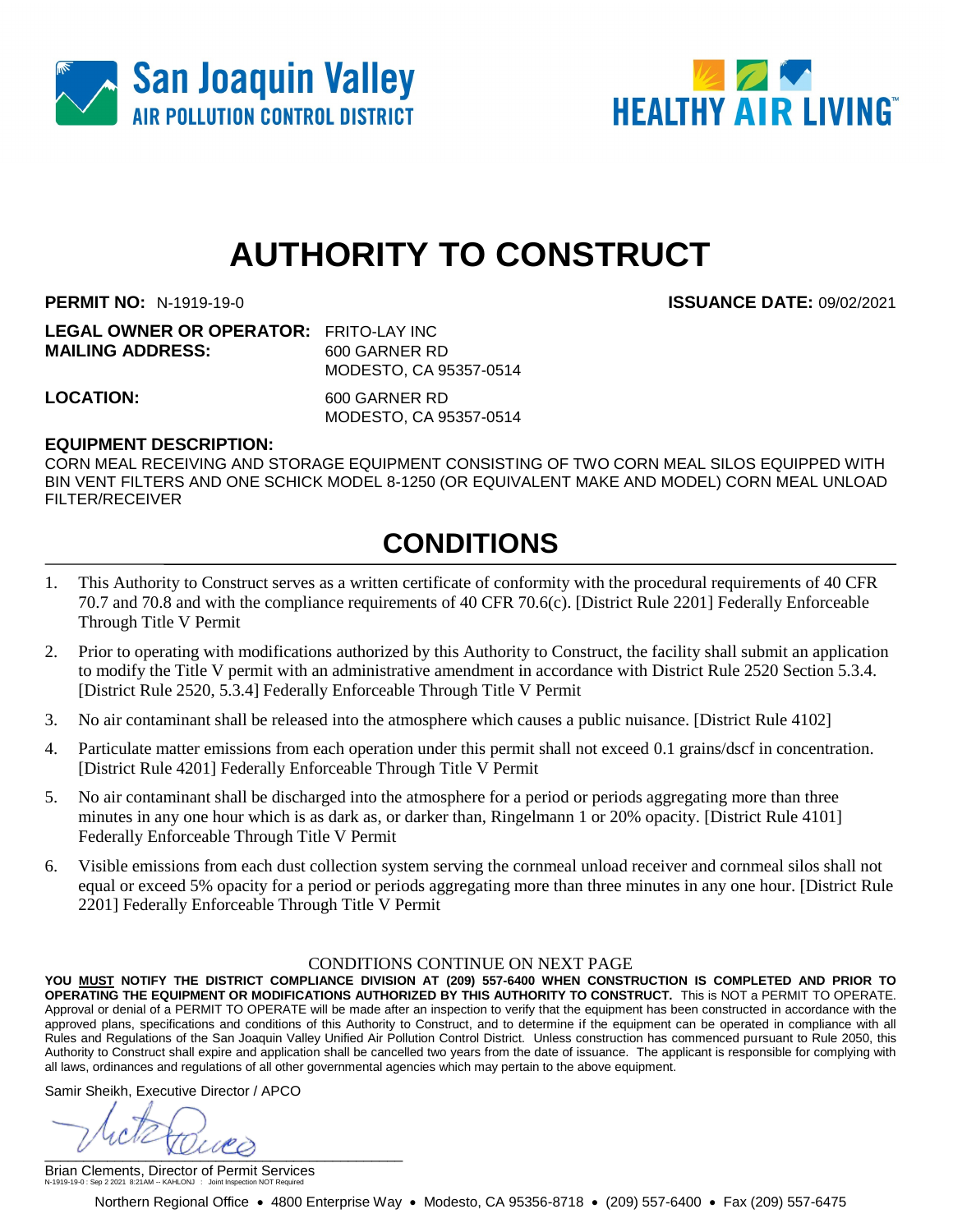- 7. PM10 emissions from the corn meal unload filter/receiver shall not exceed 0.1 pounds during any one day. [District Rule 2201] Federally Enforceable Through Title V Permit
- 8. Total PM10 emissions from the corn meal silos served by bin vent filter systems shall not exceed 0.2 pounds during any one day. [District Rule 2201] Federally Enforceable Through Title V Permit
- 9. Visible emissions from each dust collection system shall be inspected annually during operation. If visible emissions are observed, corrective action shall be taken to eliminate visible emissions. If visible emissions cannot be corrected within 24 hours, a visible emissions test using EPA Method 9 shall be conducted. [District Rule 2201] Federally Enforceable Through Title V Permit
- 10. The owner or operator shall maintain records sufficient to demonstrate compliance with each emission limit and permit requirement. These records shall contain each calculated emission quantity as well as each process variable used in the respective calculations. [District Rule 2201] Federally Enforceable Through Title V Permit
- 11. Bags or filters associated with each dust collection system shall be thoroughly inspected annually for tears, scuffs, abrasions, holes, or any evidence of particulate matter leaks and shall be replaced as needed. [District Rule 2201] Federally Enforceable Through Title V Permit
- 12. Records of equipment & associated control device(s) maintenance, inspections, and repair shall be maintained. The records shall include the identification of the equipment, date of inspection, corrective action taken, and identification of the individual performing the inspection. [District Rule 2201] Federally Enforceable Through Title V Permit
- 13. All records shall be maintained and retained on-site for a period of at least 5 years and shall be made available for District inspection upon request. [District Rule 1070] Federally Enforceable Through Title V Permit
- 14. The permittee shall obtain written District approval for the use of any equivalent equipment not specifically approved by this Authority to Construct. [District Rule 2201] Federally Enforceable Through Title V Permit
- 15. The permittee's request for approval of equivalent equipment shall include the make, model, manufacturer's maximum rating, manufacturer's guaranteed emission rates, equipment drawing(s), and operational characteristics/parameters. [District Rule 2010] Federally Enforceable Through Title V Permit
- 16. Alternate equipment shall be of the same class and category of source as the equipment authorized by the Authority to Construct. [District Rule 2201] Federally Enforceable Through Title V Permit
- 17. No emission factor and no emission shall be greater for the alternate equipment than for the proposed equipment. No changes in the hours of operation, operating rate, throughput, or increase in firing rate may be authorized for any alternate equipment. [District Rule 2201] Federally Enforceable Through Title V Permit
- 18. Prior to operating equipment under this Authority to Construct, permittee shall surrender PM10 emission reduction credits as required by Authority to Construct N-1919-18-0. [District Rule 2201] Federally Enforceable Through Title V Permit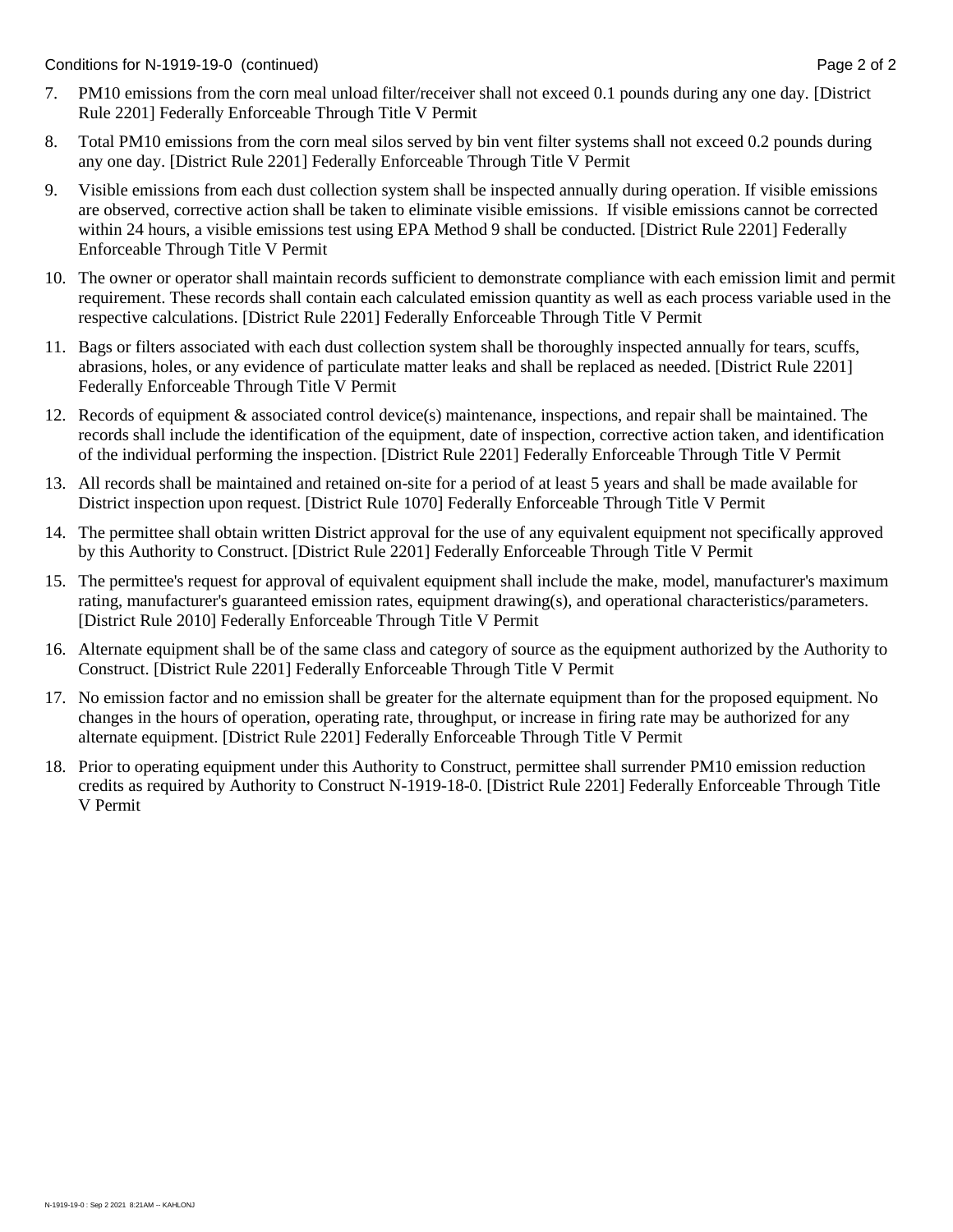



**PERMIT NO:** N-1919-20-0 **ISSUANCE DATE:** 09/02/2021

| <b>LEGAL OWNER OR OPERATOR: FRITO-LAY INC</b> |                        |
|-----------------------------------------------|------------------------|
| <b>MAILING ADDRESS:</b>                       | 600 GARNER RD          |
|                                               | MODESTO, CA 95357-0514 |
|                                               |                        |

**LOCATION:** 600 GARNER RD MODESTO, CA 95357-0514

### **EQUIPMENT DESCRIPTION:**

DORITO TORTILLA CHIP PROCESS LINE CONSISTS OF A SCHENCK (OR EQUIVALENT MAKE AND MODEL) CORN CLEANER SERVED BY A CYCLONE VENTED TO A DUST COLLECTION SYSTEM, FOUR KETTLES (STEAM-HEATED) FOR CORN WASH, SOAK AND COOK SYSTEM, A HEAT & CONTROL MODEL DTC-4500 (OR EQUIVALENT MAKE AND MODEL)VEGETABLE OIL FRYER (STEAM HEATED) WITH OIL MIST ELIMINATOR, AN IET COMBUSTION LLC MODEL 10D-400-S-F (OR EQUIVALENT MAKE AND MODEL) 8.5 MMBTU/HR OVEN WITH LOW-NOX BURNER, A HEAT & CONTROL MODEL AAC-7212 (OR EQUIVALENT MAKE AND MODEL)AMBIENT AIR COOLER SERVED BY HIGH VELOCITY FILTRATION SYSTEM, AND A SEASONING SYSTEM VENTED TO A TRI-MER 28-H (OR EQUIVALENT MAKE AND MODEL) WATER SCRUBBER

## **CONDITIONS**

- 1. This Authority to Construct serves as a written certificate of conformity with the procedural requirements of 40 CFR 70.7 and 70.8 and with the compliance requirements of 40 CFR 70.6(c). [District Rule 2201] Federally Enforceable Through Title V Permit
- 2. Prior to operating with modifications authorized by this Authority to Construct, the facility shall submit an application to modify the Title V permit with an administrative amendment in accordance with District Rule 2520 Section 5.3.4. [District Rule 2520, 5.3.4] Federally Enforceable Through Title V Permit
- 3. No air contaminant shall be released into the atmosphere which causes a public nuisance. [District Rule 4102]
- 4. Particulate matter emissions from each operation under this permit shall not exceed 0.1 grains/dscf in concentration. [District Rule 4201] Federally Enforceable Through Title V Permit
- 5. No air contaminant shall be discharged into the atmosphere for a period or periods aggregating more than three minutes in any one hour which is as dark as, or darker than, Ringelmann 1 or 20% opacity. [District Rule 4101] Federally Enforceable Through Title V Permit

#### CONDITIONS CONTINUE ON NEXT PAGE

**YOU MUST NOTIFY THE DISTRICT COMPLIANCE DIVISION AT (209) 557-6400 WHEN CONSTRUCTION IS COMPLETED AND PRIOR TO OPERATING THE EQUIPMENT OR MODIFICATIONS AUTHORIZED BY THIS AUTHORITY TO CONSTRUCT.** This is NOT a PERMIT TO OPERATE. Approval or denial of a PERMIT TO OPERATE will be made after an inspection to verify that the equipment has been constructed in accordance with the approved plans, specifications and conditions of this Authority to Construct, and to determine if the equipment can be operated in compliance with all Rules and Regulations of the San Joaquin Valley Unified Air Pollution Control District. Unless construction has commenced pursuant to Rule 2050, this Authority to Construct shall expire and application shall be cancelled two years from the date of issuance. The applicant is responsible for complying with all laws, ordinances and regulations of all other governmental agencies which may pertain to the above equipment.

Samir Sheikh, Executive Director / APCO

\_\_\_\_\_\_\_\_\_\_\_\_\_\_\_\_\_\_\_\_\_\_\_\_\_\_\_\_\_\_\_\_\_\_\_\_\_\_\_\_\_\_\_\_\_\_

Brian Clements, Director of Permit Services N-1919-20-0 : Sep 2 2021 8:21AM -- KAHLONJ : Joint Inspection NOT Required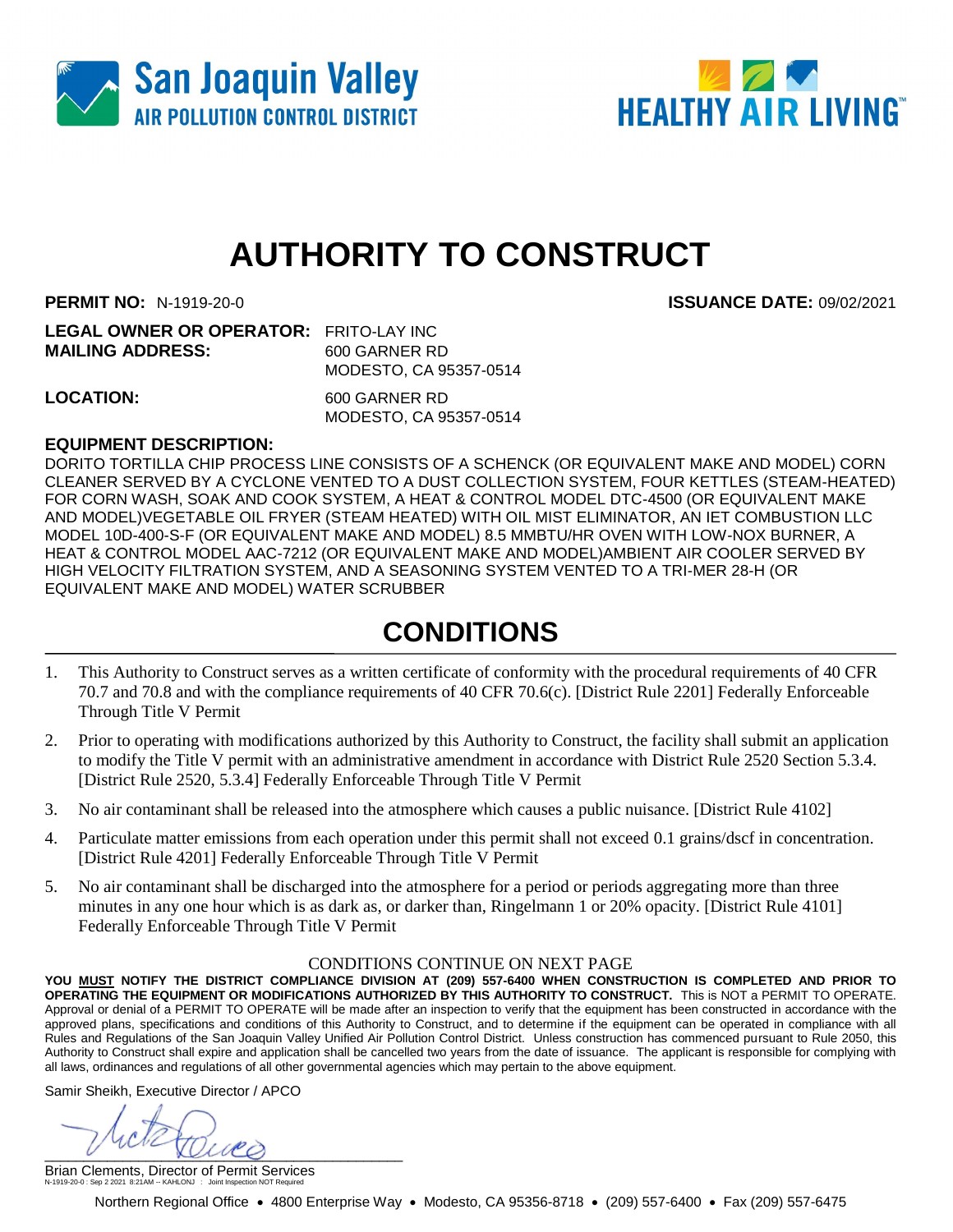Conditions for N-1919-20-0 (continued) Page 2 of 3

- 6. Visible emissions from each dust collection system serving the corn cleaner and ambient air cooler shall not equal or exceed 5% opacity for a period or periods aggregating more than three minutes in any one hour. [District Rule 2201] Federally Enforceable Through Title V Permit
- 7. PM10 emissions from the corn cleaner system served by filtration system shall not exceed 0.4 pounds during any one day. [District Rule 2201] Federally Enforceable Through Title V Permit
- 8. Corn wash, soak, and steam-operated cooking kettles shall not cause any emissions into the atmosphere. [District Rule 2201] Federally Enforceable Through Title V Permit
- 9. PM10 emissions from the vegetable oil fryer shall not exceed 2.6 pounds during any one day. [District Rule 2201] Federally Enforceable Through Title V Permit
- 10. VOC emissions from the vegetable oil fryer shall not exceed 5.5 pounds during any one day. [District Rule 2201] Federally Enforceable Through Title V Permit
- 11. Emissions from the oven shall not exceed any of the following limits: 36 lb-NOx/MMscf, 2.85 lb-SOx/MMscf, 7.5 lb-PM10/MMscf, 35 lb-CO/MMscf and 7 lb-VOC/MMscf of natural gas combusted. [District Rule 2201] Federally Enforceable Through Title V Permit
- 12. The oven shall only be fired on PUC-quality natural gas. [District Rule 2201] Federally Enforceable Through Title V Permit
- 13. PM10 emissions from the ambient air cooler exhaust shall not exceed 7.6 pounds during any one day. [District Rule 2201] Federally Enforceable Through Title V Permit
- 14. PM10 emissions from the seasoning system scrubber exhaust shall not exceed 0.2 pounds during any one day. [District Rule 2201] Federally Enforceable Through Title V Permit
- 15. Source testing to measure NOx and CO emissions from the 8.5 MMBtu/hr oven shall be conducted within 60 days of initial startup of the unit. [District Rule 2201] Federally Enforceable Through Title V Permit
- 16. Source testing shall be conducted using the methods and procedures approved by the District. The District must be notified at least 30 days prior to any compliance source test, and a source test plan must be submitted for approval at least 15 days prior to testing. [District Rule 1081] Federally Enforceable Through Title V Permit
- 17. NOx emissions for source test purposes shall be determined using EPA Method 7E or ARB Method 100 on a ppmv basis, or EPA Method 19 on a heat input basis. [District Rule 2201] Federally Enforceable Through Title V Permit
- 18. CO emissions for source test purposes shall be determined using EPA Method 10 or ARB Method 100. [District Rule 2201] Federally Enforceable Through Title V Permit
- 19. Stack gas oxygen (O2) shall be determined using EPA Method 3 or 3A or ARB Method 100. [District Rule 2201] Federally Enforceable Through Title V Permit
- 20. All emissions measurements shall be made with the unit operating either at conditions representative of normal operations or conditions specified in the Permit to Operate. No determination of compliance shall be established within two hours after a continuous period in which fuel flow to the oven shut off for 30 minutes or longer, or within 30 minutes after a re-ignition. [District Rule 2201] Federally Enforceable Through Title V Permit
- 21. The results of initial source test shall be submitted to the District within 60 days after conducting the test. [District Rule 1081] Federally Enforceable Through Title V Permit
- 22. The seasoning system scrubber water circulation rate (gallons per minute) range shall be established per manufacturer's recommendation at time of startup inspection. This information shall be administratively incorporated in the Permit to Operate. [District Rule 2201] Federally Enforceable Through Title V Permit
- 23. The seasoning system scrubber water circulation rate (gallons per minute) shall be monitored and recorded each day the seasoning system operates. [District Rule 2201] Federally Enforceable Through Title V Permit
- 24. The owner or operator shall maintain records sufficient to demonstrate compliance with each emission limit and permit requirement. These records shall contain each calculated emission quantity as well as each process variable used in the respective calculations. [District Rule 2201] Federally Enforceable Through Title V Permit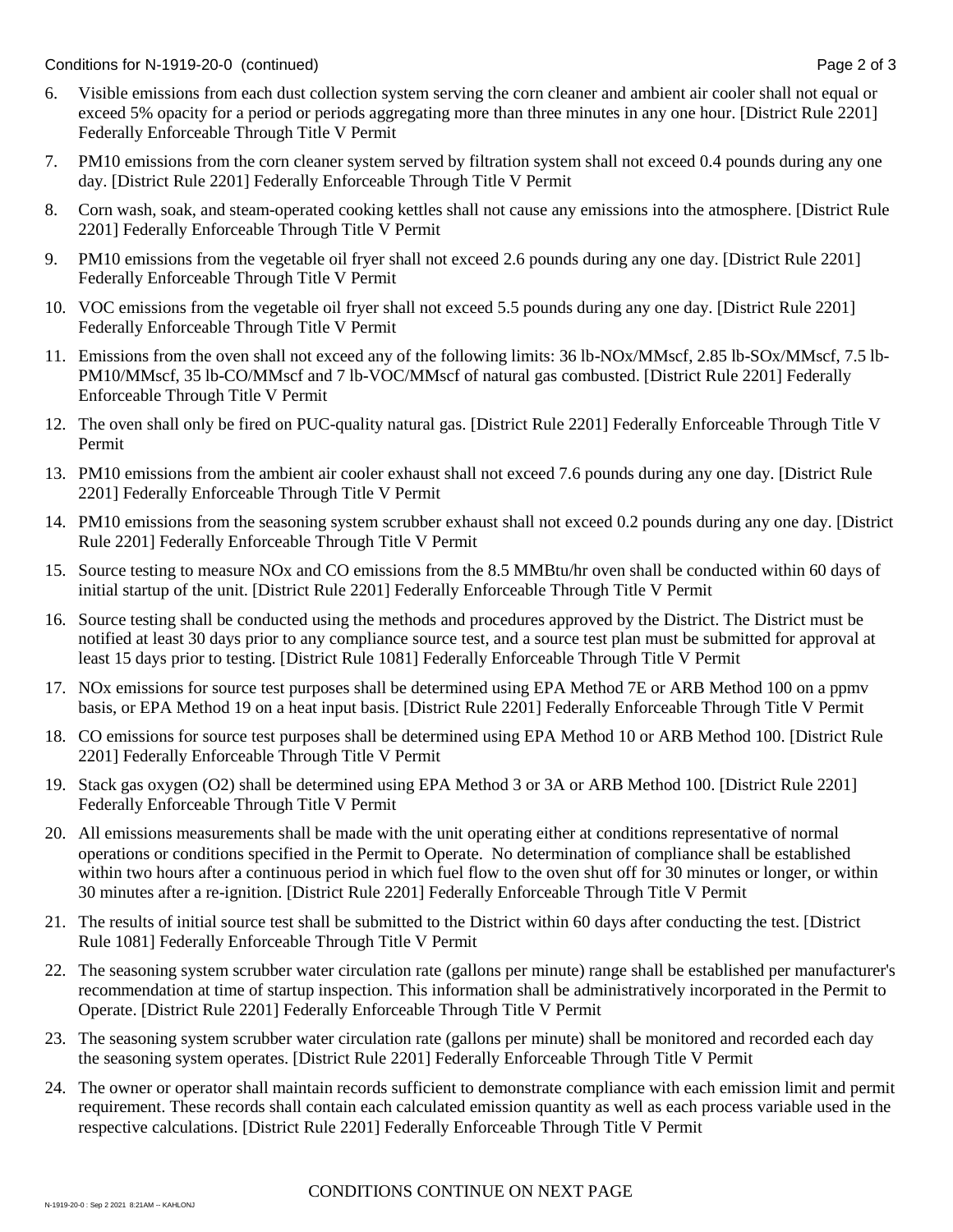Conditions for N-1919-20-0 (continued) Page 3 of 3

- 25. Visible emissions from each dust collection system shall be inspected annually during operation. If visible emissions are observed, corrective action shall be taken to eliminate visible emissions. If visible emissions cannot be corrected within 24 hours, a visible emissions test using EPA Method 9 shall be conducted. [District Rule 2201] Federally Enforceable Through Title V Permit
- 26. Bags or filters associated with each dust collection system shall be thoroughly inspected annually for tears, scuffs, abrasions, holes, or any evidence of particulate matter leaks and shall be replaced as needed. [District Rule 2201] Federally Enforceable Through Title V Permit
- 27. Records of equipment & associated control device(s) maintenance, inspections, and repair shall be maintained. The records shall include the identification of the equipment, date of inspection, corrective action taken, and identification of the individual performing the inspection. [District Rule 2201] Federally Enforceable Through Title V Permit
- 28. All records shall be maintained and retained on-site for a period of at least 5 years and shall be made available for District inspection upon request. [District Rule 1070] Federally Enforceable Through Title V Permit
- 29. The permittee shall obtain written District approval for the use of any equivalent equipment not specifically approved by this Authority to Construct. [District Rule 2201] Federally Enforceable Through Title V Permit
- 30. The permittee's request for approval of equivalent equipment shall include the make, model, manufacturer's maximum rating, manufacturer's guaranteed emission rates, equipment drawing(s), and operational characteristics/parameters. [District Rule 2010] Federally Enforceable Through Title V Permit
- 31. Alternate equipment shall be of the same class and category of source as the equipment authorized by the Authority to Construct. [District Rule 2201] Federally Enforceable Through Title V Permit
- 32. No emission factor and no emission shall be greater for the alternate equipment than for the proposed equipment. No changes in the hours of operation, operating rate, throughput, or increase in firing rate may be authorized for any alternate equipment. [District Rule 2201] Federally Enforceable Through Title V Permit
- 33. Prior to operating equipment under this Authority to Construct, permittee shall surrender PM10 emission reduction credits as required by Authority to Construct N-1919-18-0. [District Rule 2201] Federally Enforceable Through Title V Permit
- 34. Prior to operating equipment under this Authority to Construct, permittee shall surrender NOx emission reduction credits for the following quantity of emissions: 1st quarter - 1,005 lb, 2nd quarter - 1,005 lb, 3rd quarter - 1,006 lb, and fourth quarter - 1,006 lb. These amounts include the applicable offset ratio specified in Rule 2201 Section 4.8 (as amended 8/15/19) for the ERC specified below. [District Rule 2201] Federally Enforceable Through Title V Permit
- 35. ERC Certificate Number S-3765-2 (or a certificate split from this certificate) shall be used to supply the required offsets, unless a revised offsetting proposal is received and approved by the District, upon which this Authority to Construct shall be reissued, administratively specifying the new offsetting proposal. Original public noticing requirements, if any, shall be duplicated prior to reissuance of this Authority to Construct. [District Rule 2201] Federally Enforceable Through Title V Permit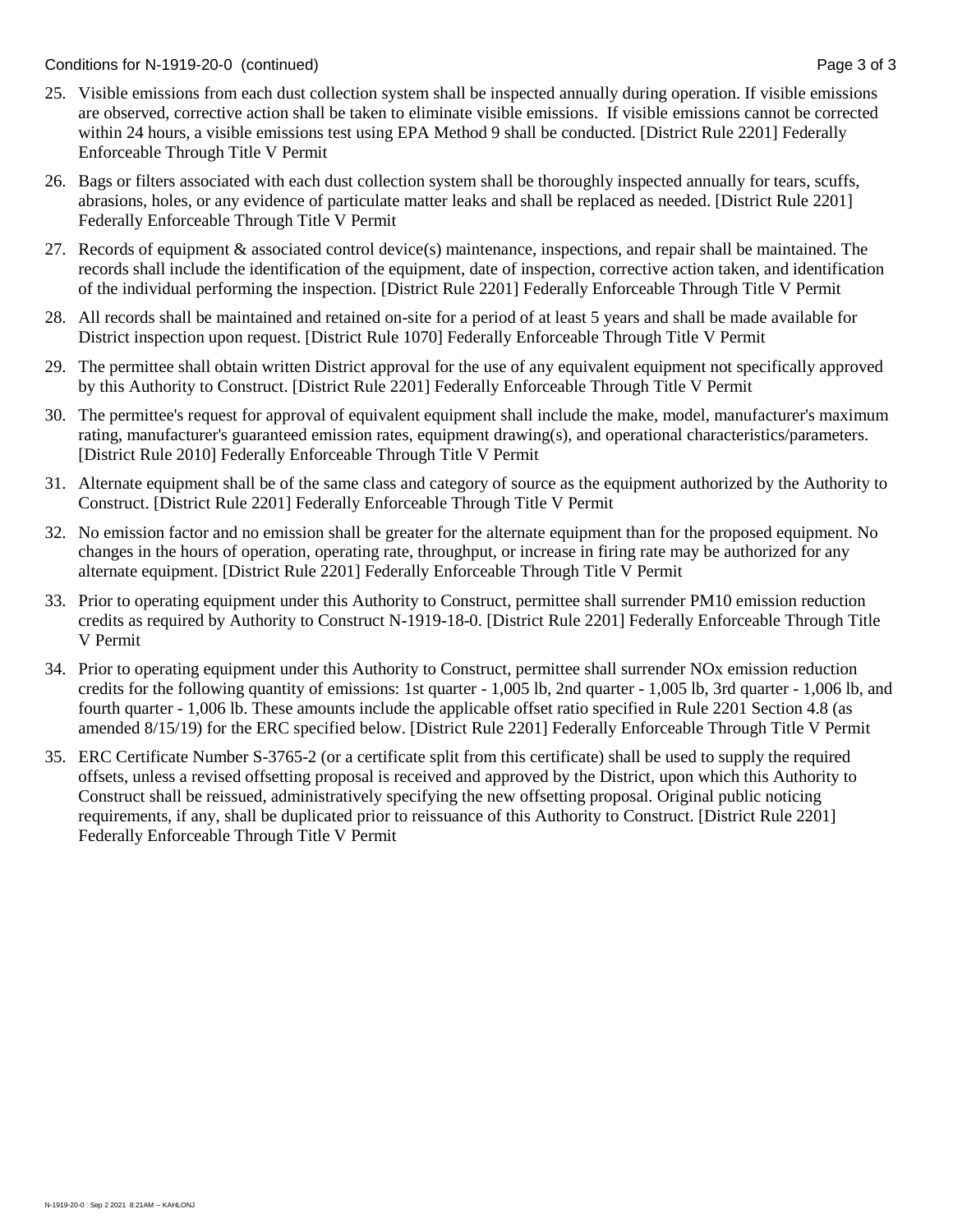



**PERMIT NO:** N-1919-21-0 **ISSUANCE DATE:** 09/02/2021

**LEGAL OWNER OR OPERATOR:** FRITO-LAY INC **MAILING ADDRESS:** 600 GARNER RD MODESTO, CA 95357-0514

**LOCATION:** 600 GARNER RD MODESTO, CA 95357-0514

### **EQUIPMENT DESCRIPTION:**

CORN RECEIVING AND STORAGE EQUIPMENT CONSISTING OF TWO SCHENCK (OR EQUIVALENT MAKE AND MODEL) CORN SILOS EQUIPPED WITH BIN VENT FILTERS AND TWO SCHENCK (OR EQUIVALENT MAKE AND MODEL) CORN UNLOADERS WITH BIN VENT FILTERS

# **CONDITIONS**

- 1. This Authority to Construct serves as a written certificate of conformity with the procedural requirements of 40 CFR 70.7 and 70.8 and with the compliance requirements of 40 CFR 70.6(c). [District Rule 2201] Federally Enforceable Through Title V Permit
- 2. Prior to operating with modifications authorized by this Authority to Construct, the facility shall submit an application to modify the Title V permit with an administrative amendment in accordance with District Rule 2520 Section 5.3.4. [District Rule 2520, 5.3.4] Federally Enforceable Through Title V Permit
- 3. No air contaminant shall be released into the atmosphere which causes a public nuisance. [District Rule 4102]
- 4. Particulate matter emissions from each operation under this permit shall not exceed 0.1 grains/dscf in concentration. [District Rule 4201] Federally Enforceable Through Title V Permit
- 5. No air contaminant shall be discharged into the atmosphere for a period or periods aggregating more than three minutes in any one hour which is as dark as, or darker than, Ringelmann 1 or 20% opacity. [District Rule 4101] Federally Enforceable Through Title V Permit
- 6. Visible emissions from each dust collection system serving the corn unloader system and corn silos shall not equal or exceed 5% opacity for a period or periods aggregating more than three minutes in any one hour. [District Rule 2201] Federally Enforceable Through Title V Permit

#### CONDITIONS CONTINUE ON NEXT PAGE

**YOU MUST NOTIFY THE DISTRICT COMPLIANCE DIVISION AT (209) 557-6400 WHEN CONSTRUCTION IS COMPLETED AND PRIOR TO OPERATING THE EQUIPMENT OR MODIFICATIONS AUTHORIZED BY THIS AUTHORITY TO CONSTRUCT.** This is NOT a PERMIT TO OPERATE. Approval or denial of a PERMIT TO OPERATE will be made after an inspection to verify that the equipment has been constructed in accordance with the approved plans, specifications and conditions of this Authority to Construct, and to determine if the equipment can be operated in compliance with all Rules and Regulations of the San Joaquin Valley Unified Air Pollution Control District. Unless construction has commenced pursuant to Rule 2050, this Authority to Construct shall expire and application shall be cancelled two years from the date of issuance. The applicant is responsible for complying with all laws, ordinances and regulations of all other governmental agencies which may pertain to the above equipment.

Samir Sheikh, Executive Director / APCO

 $\mu$ une

Brian Clements, Director of Permit Services N-1919-21-0 : Sep 2 2021 8:21AM -- KAHLONJ : Joint Inspection NOT Required